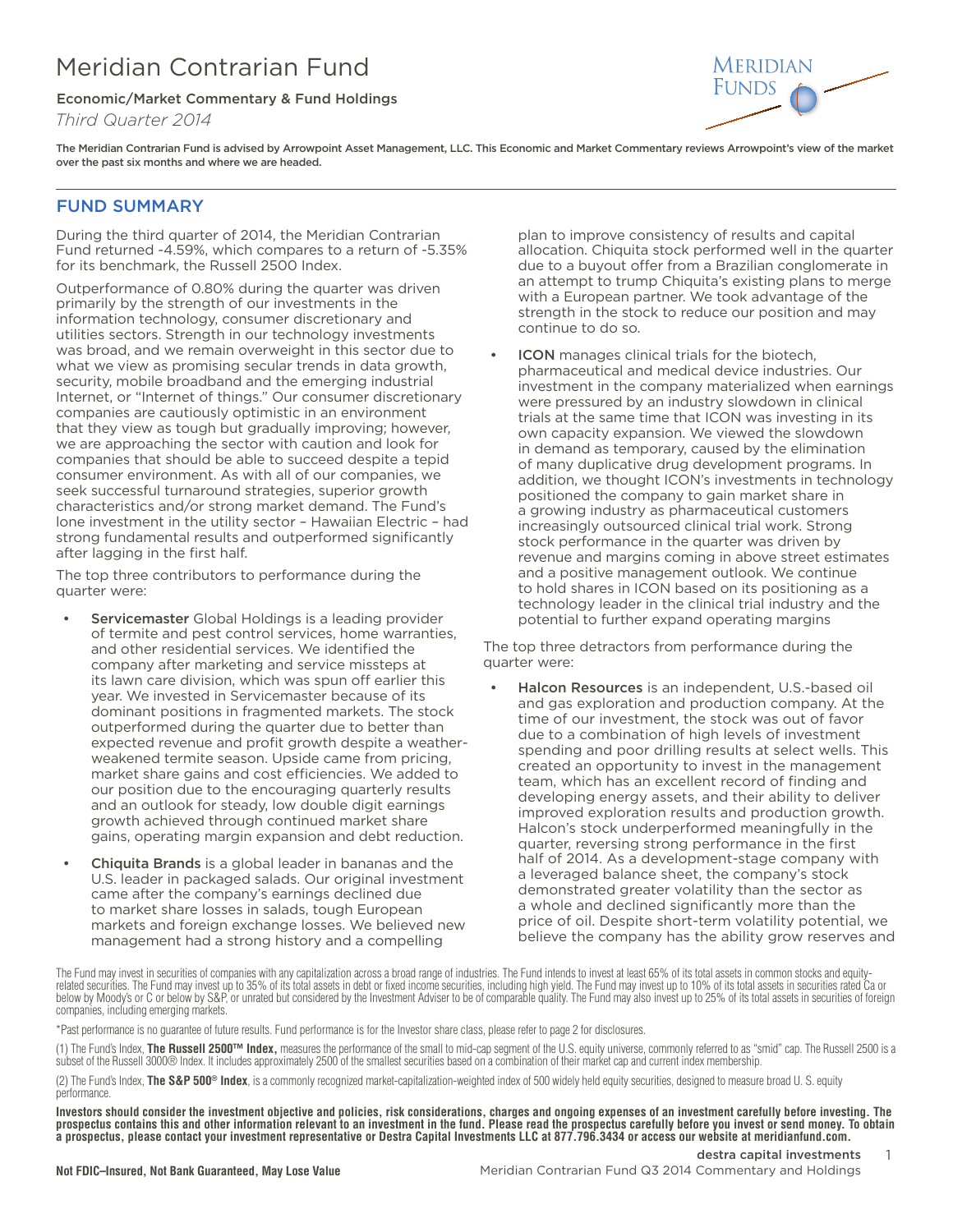production and could potentially be an acquisition target over the long term.

**Endologix** is a medical device company with products that treat aortic abdominal aneurisms (AAA). Recently the company experienced a decline in sales growth after the conclusion of a clinical trial rollout. We believed the revenue issue was temporary and were very excited about a new product called Nellix that has the potential to more than double Endologix's market share in AAA procedures. During the quarter, share performance disappointed after the company disclosed that sales would again miss expectations, this time due to an intensifying competitive environment. While management outlined an aggressive response, including product enhancements intended to further improve upon the lowest complication rate in the AAA industry, we have reduced our position until we can gain greater clarity on how effective these efforts will be in the market.

Del Frisco's Restaurant Group is a fine dining company that operates 45 steakhouses across three brands. We initiated our position when earnings were pressured by underperformance in the Sullivan's Steakhouse brand and the investment in a new growth brand, Del Frisco's Grille. We like the fact that the company overall has outperformed the overall restaurant sector the past few years. The company underperformed in the quarter due to delays in new store openings and some location-specific issues that hurt revenue growth. We continue to believe that Del Frisco's offers an appealing product with high unit growth potential and have added to our position on the recent price weakness.

# **OUTLOOK**

Equity market volatility increased in recent weeks due to a litany of macro fears. Concerns include pressure on corporate profits from the rapidly appreciating U.S. dollar, looming Fed tightening and crashing commodity prices. On the positive side, U.S. unemployment fell below 6% for the first time since 2008, and lower commodity prices have a positive impact on consumers. Our strategy is to remain conscious of the macro picture without attempting to predict it and to take advantage of market volatility to find

opportunities in individual companies that have attractive business economics and improving fundamentals. For example, we currently see excellent opportunities in such out-of-favor sectors as agriculture and energy but are proceeding with caution as unfavorable macro trends could hurt these sectors for some time. Our highest priority for new investments are companies that should experience minimal impact from macro conditions yet have seen their equity valuations decline based on overall market fears.

## MERIDIAN CONTRARIAN FUND PERFORMANCE as of 9/30/14

| No upfront or CDSC commission | <b>Ticker</b>     | Inception<br>Date | 3MO      | 1YR    | 3YR    | 5YR    | <b>10YR</b> | 15YR   | <b>Since</b><br>Inception |
|-------------------------------|-------------------|-------------------|----------|--------|--------|--------|-------------|--------|---------------------------|
| <b>Advisor Shares</b>         | <b>MFCAX</b>      | 11/15/13          | $-4.65%$ | 6.56%  | 21.33% | 12.91% | 7.70%       | 10.24% | 12.61%                    |
| <b>Investor Shares</b>        | <b>MFCIX</b>      | 11/15/13          | $-4.59%$ | 6.81%  | 21.62% | 13.19% | 7.97%       | 10.51% | 12.89%                    |
| Russell 2500™ Index           | $\qquad \qquad -$ | $\sim$ $-$        | $-5.35%$ | 8.97%  | 22.80% | 15.99% | 9.45%       | 9.42%  | 10.25%*                   |
| S&P 500 <sup>®</sup> Index    | $- -$             | $\sim$ $\sim$     | 1.13%    | 19.70% | 22.97% | 15.69% | 8.10%       | 4.87%  | 9.15%                     |

The Fund's performance data represents past performance and does not quarantee future results. Performance prior to 9/5/13 reflects the Fund's performance under the management of Aster Investment Management Co. using similar investment strategies. Current performance may be lower or higher than the performance data shown. The investment return and principal value of an investment will fluctuate so that you may have a gain or loss upon sale. You can obtain performance data current to the most recent month-end at www.meridianfund.com or by calling 877.796.3434.

Advisor Class: The historical performance shown for periods prior to inception on 11/15/13 was calculated using historical Legacy class performance as adjusted for estimated class specific expenses, for distribution, shareholder servicing and sub-transfer agency fees without consideration to any expense limitation or waivers. The estimated annual gross expense ratio is 1.65%; current actual expenses may be higher or lower. If the class had been offered prior to 11/15/13, the actual performance and expenses may have differed from the amounts shown. The Adviser has agreed to cap expenses such that the total net expenses will not exceed 1.60%. This expense limitation may not be amended or withdrawn until one year after the date of the prospectus. *Investor Class:* The historical performance shown for periods prior to inception on 11/15/13 was calculated using historical Legacy class performance as adjusted for estimated class specific expenses for shareholder servicing and sub-transfer agency fees without consideration to any expense limitation or waivers. The estimated annual gross expense ratio is 1.40%; current actual expenses may be higher or lower. If the class had been offered prior to 11/15/13, the actual performance and expenses may have differed from the amounts shown. The Adviser has agreed to cap expenses such that the total net expenses will not exceed 1.35%. This expense limitation may not be amended or withdrawn until one year after the date of the prospectus.

\*Since inception index returns are calculated using the month end data prior to the Fund's Legacy class inception date of 2/10/94.

# FUND HOLDINGS as of 9/30/14

| <b>Ticker</b> | <b>Holding</b>                           | <b>Weighting</b><br>(% of Fund) | <b>Ticker</b> | Holding                                    | <b>Weighting</b><br>(% of Fund) |
|---------------|------------------------------------------|---------------------------------|---------------|--------------------------------------------|---------------------------------|
| <b>NSC</b>    | Norfolk Southern Corp                    | 2.79%                           | <b>WWW</b>    | Wolverine World Wide Inc.                  | 2.02%                           |
| <b>XYL</b>    | Xylem Inc/Ny                             | 2.65%                           | LAZ           | Lazard Ltd                                 | 1.94%                           |
| <b>VRNT</b>   | <b>Verint Systems Inc</b>                | 2.65%                           | <b>BR</b>     | <b>Broadridge Financial Solutions Inc.</b> | 1.94%                           |
| <b>HE</b>     | <b>Hawaiian Electric Industries Inc.</b> | 2.58%                           | <b>SWK</b>    | <b>Stanley Black &amp; Decker Inc.</b>     | 1.90%                           |
| GIL           | Gildan Activewear Inc                    | 2.44%                           | <b>BOKF</b>   | <b>Bok Financial Corp</b>                  | 1.90%                           |
| <b>ALEX</b>   | Alexander & Baldwin Inc.                 | 2.19%                           | <b>EOG</b>    | <b>EOG Resources Inc.</b>                  | 1.89%                           |
| <b>OXY</b>    | <b>Occidental Petroleum Corp</b>         | 2.16%                           | C             | Citigroup Inc                              | 1.85%                           |
| <b>SMG</b>    | <b>Scotts Miracle-Gro Co/The</b>         | 2.14%                           | GWR           | Genesee & Wyoming Inc                      | 1.73%                           |
| <b>NVDA</b>   | Nvidia Corp                              | 2.04%                           | <b>INFA</b>   | <b>Informatica Corp</b>                    | 1.72%                           |